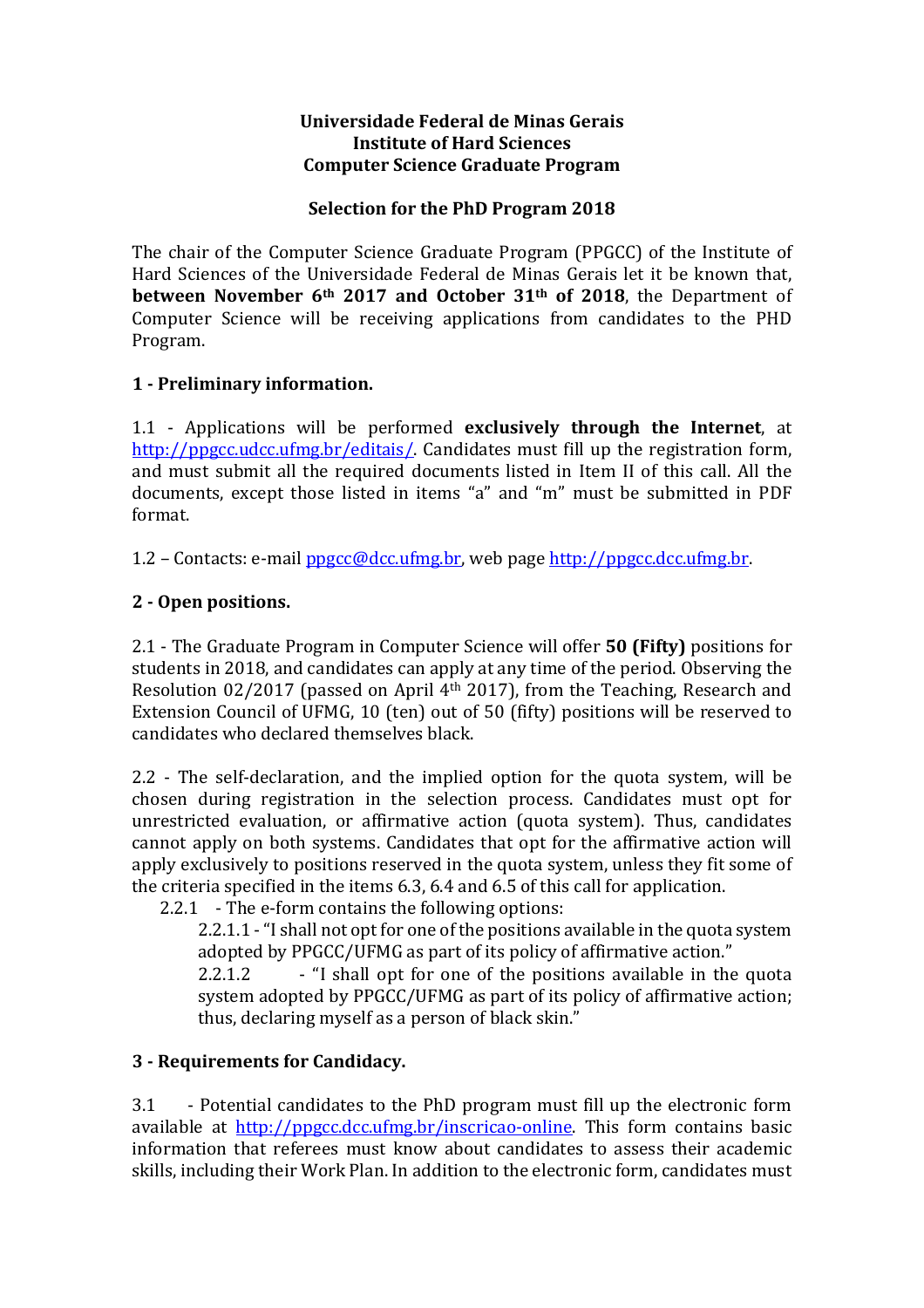submit all the following documents, except the recommendation letters listed in item "m", which are submitted separately by referees appointed by the candidates:

a) Recent digital headshot (JPG/JPEG file, having no more than 300K);

b) Undergraduate diploma, issued by an official institution. In the absence of the diploma, the candidate can submit a document that states that he or she will conclude his or her undergraduate program before registering for the PhD. If approved, the enrollment of the candidate will be conditioned to the presentation of proof of conclusion of an undergraduate course;

c) Transcript of the undergraduate course (and any graduate course already taken);

d) Curriculum-Vitae, which must be filled through an electronic form, available at www.dcc.ufmg.br/pos/selecao/downloads/curricula.doc. Candidates should emphasize their intellectual production, such as papers already published, CSrelated monographs, indexed technical reports, etc;

e) Certificate of exemption from military service, for Brazilians only;

f) Certificate of participation in the last two elections, for Brazilians only, which can be obtained at http://www.tse.jus.br/eleitor/certidoes/certidao-de-quitacaoeleitoral;

g) Birth certificate or wedding certificate or National Identification Document;

h) CPF (Cadastro de Pessoa Física), for Brazilians only;

i) Proof of address, e.g., phone/electricity/internet/taxes bill, with address. This document must bear the name of the candidate or of his/her relatives;

j) Certificate of knowledge of English. Valid certificates include documents issued by English schools, scores in tests such as TOEFL, TOEFL ITP, Cambridge, etc, as long as presenting a minimum score of 60%.

k) Course plan, containing at most 10 (ten) pages, signed by the candidate. The plan should present the area of knowledge and describe the research that the candidate is willing to undertake, as well as the courses to be attended to further his expertise on the area. The list of faculty in the CS graduate program is available at: http://ppgcc.dcc.ufmg.br/docentes.

l) Optionally, candidates that took POSCOMP (the Brazilian exam of proficiency in Computer Science) may inform their results obtained in the years of - either – 2015, 2016 or 2017.

m) Two recommendation letters. These letters are confidential, and should be sent in a separate form, which the referee appointed by the candidate must fill up. Referees will receive a link to prepare these forms, no later than at the end of the registration period.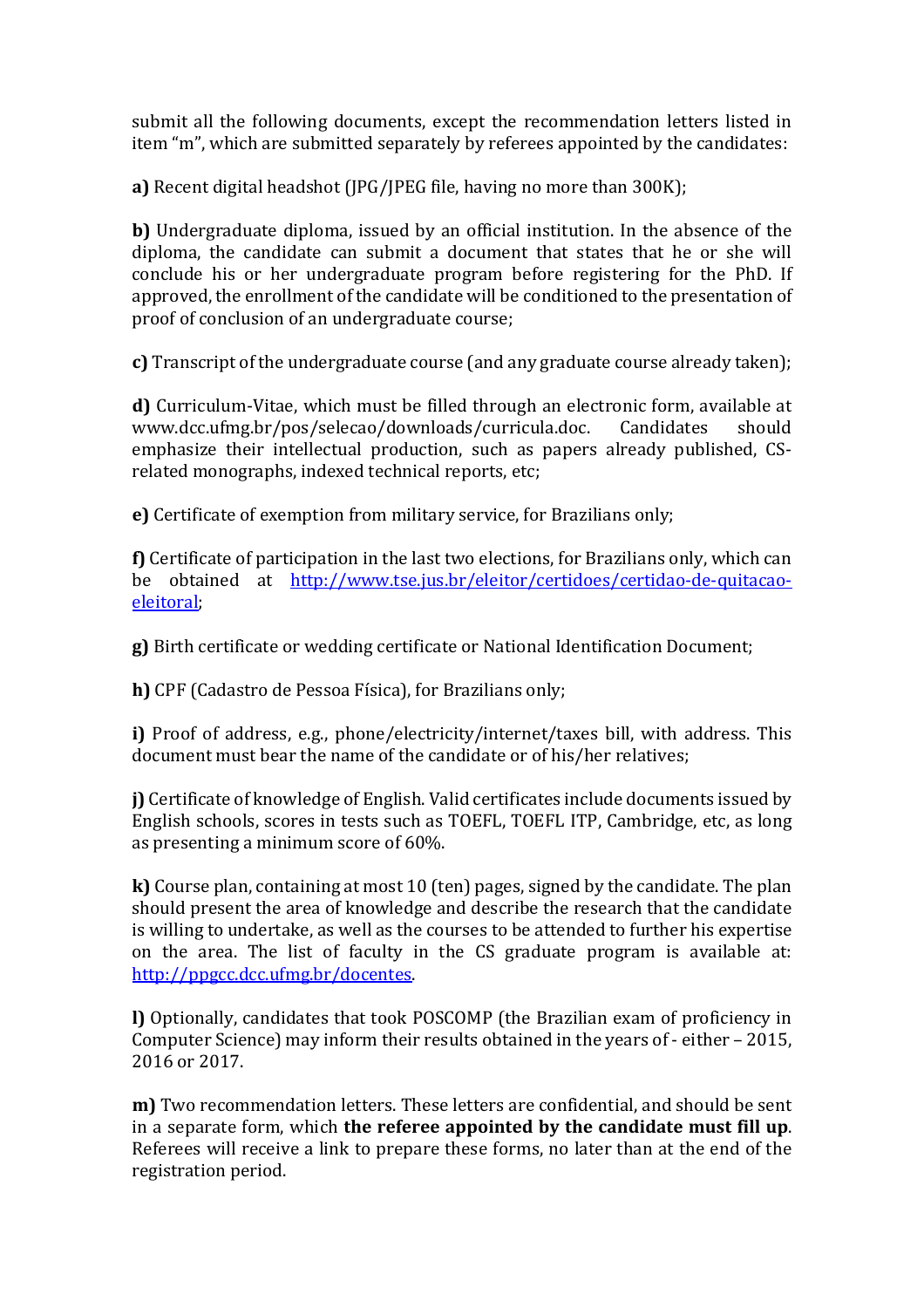n) Candidates who have opted for the quota system must provide a letter that fundaments the self-declaration, as required by the Resolution 02/2017. This signed document must provide the identification of the candidate, stating his/her name, personal ID and CPF (the CPF applied for Brazilians only).

3.2 - Candidates that are selected for the PhD Program must present hard copies of all the documents submitted electronically.

# 3.3 - Incomplete or late applications will not be received.

3.4 - Once candidates file their application, they will receive an identification number. This number will be used to anonymize the evaluation of their Work Plan.

3.5 - Candidates with special needs must indicate, in the application form, which conditions the Department of Computer Science must provide so that they can enroll in the Master Program.

3.6 - Universidade Federal de Minas Gerais will not be held accountable for applications received after the submission deadline, even if delays are due to technical hazards in the university's equipment.

# 4 - The Evaluation Committee.

4.1 - Candidates will be evaluated by a committee appointed by the Office of Graduate Affairs. The rules that govern the appointment of the evaluation committee are available at http://ppgcc.dcc.ufmg.br/editais. The names of the members of the committee will be announced in the Graduate Program's webpage no later than 48 hours before the beginning of the selection process. Referees bearing conflicts of interest with potential candidates are not allowed in the committee.

# 5 - The Selection Process.

5.1 - The selection process has only one phase, and will begin upon the reception of the complete documentation of the candidate, in which the following assessments are performed:

5.1.1 - Academic achievements. This evaluation has weight of 4 in the final grade of the candidate. It assesses the proficiency of the candidate in Computer Science. At this moment, referees use as metrics the academic transcript of candidates, and their grades in Computer Science evaluation exams of recognized importance taken in Brazil (POSCOMP) or abroad. Results are given in a scale from 0 (zero) to 100 (one hundred).

5.1.2 - Curriculum-Vitae. This evaluation has weight of 3 in the final grade of the candidate. In this stage, referees look for academic and technical skills in computer science. Evidence of such skills includes publications in indexed venues, research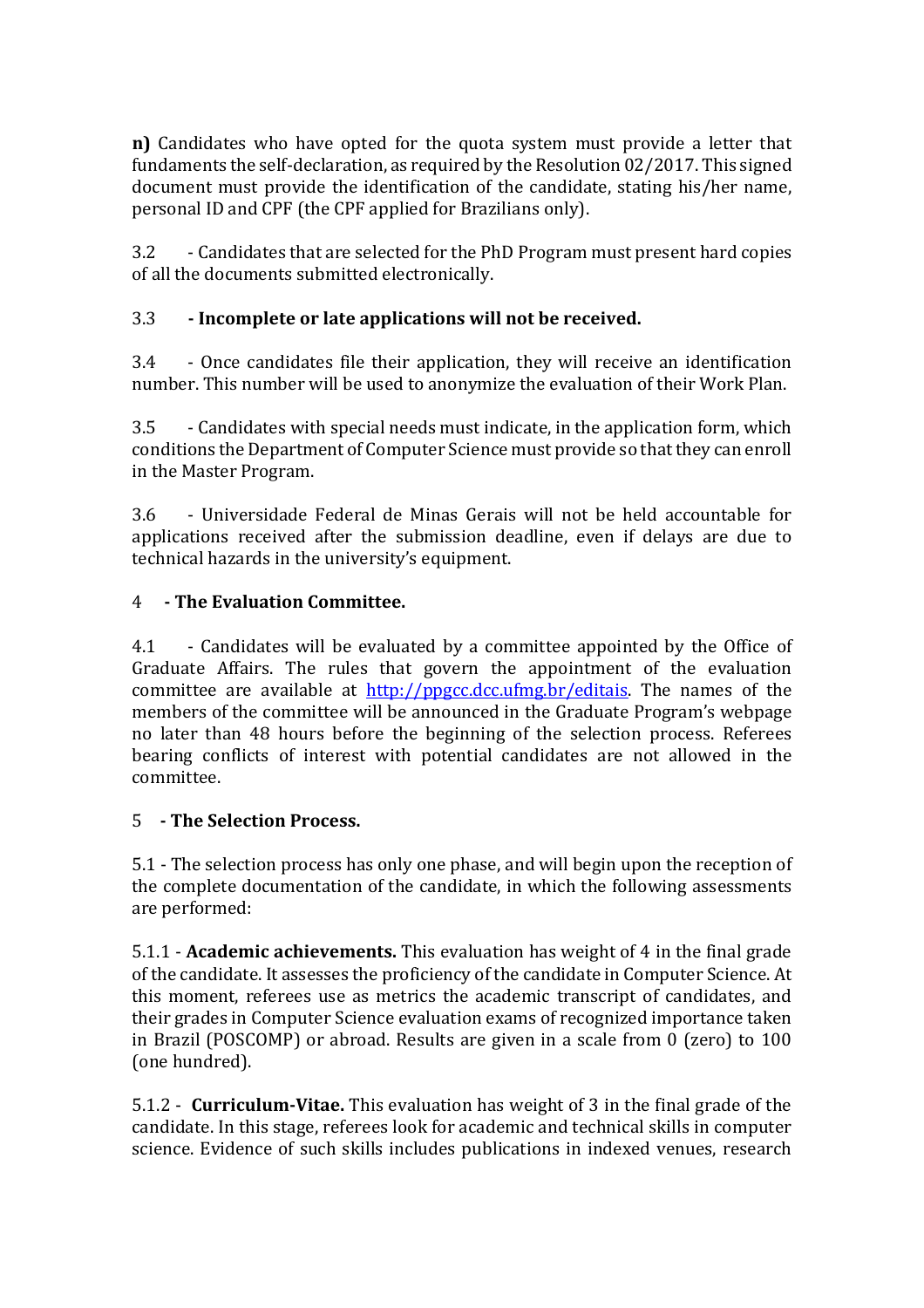projects, academic and professional internships. Results are given in a scale from 0 to 100.

5.1.3 - Work Plan. This evaluation has weight 2 in the final grade of the candidate. Referees assess the knowledge and motivation of the candidate to carry out advanced academic work in the proposed field of research. Results are given in a scale from 0 to 100.

5.2 - The evaluation of candidates is of qualitative nature, and takes into account the existence of researchers in the department that could potentially advise them in case they are accepted. To be approved, a candidate must obtain a mean grade of at least 70 points in the assessments above.

# 6 - The final result.

6.1 - The candidate's final grade will be given by the average obtained during the evaluation of the Academic Achievements, Curriculum-Vitae and Work Plan. The minimum average necessary to be approved in the selection process is 70 (Seventy) points. Results will be announced right after the evaluation of each candidate, respecting the order of application and the number of positions in this call.

6.2 - Ties will be broken by the grades obtained in the evaluation of (a) transcript, (b) Curriculum-Vitae and (c) Work Plan, in this order.

 6.3 - If a candidate who opted for the quota system withdraw his/her application after being selected, then his/her position will be given to the next candidate selfdeclared as black, according to his/her rank in the selection process, until November 30th 2018.

6.4 - In the absence of a sufficient number of candidates approved in the quota system, the remaining positions shall be reverted to the unrestricted application system, until November 30th 2018.

6.5 - In the absence of sufficient number of candidates approved in the unrestricted system, the remaining positions shall be used in the quota system.

6.6 - Results will be announced at <u>http://www.ppgcc.dcc.ufmg.br</u>, up to five days after the Office of Graduate Affairs approves the result, and the result will be communicated to the-mail address informed by the candidate during the registration of his/her application. Two lists of approved candidates will be provided: those approved in the quota system and those approved in the unrestricted system.

6.7 - Candidates will have 10 (Ten) days - after the announcement of results - to appeal said results. Appeals must be presented to the Collegiate of Graduate Affairs. Candidates will have access to their evaluation during the period of arbitration and settlement, via written request sent to ppgcc@dcc.ufmg.br. Information shall be disclosed under the terms of the Resolution 13/2010 (November 11th 2010) of the University Council.

# 7- Enrollment.

7.1 - Candidates approved and classified in the selection process described in this Call must enroll in the PhD Program. The enrollment should be performed on the